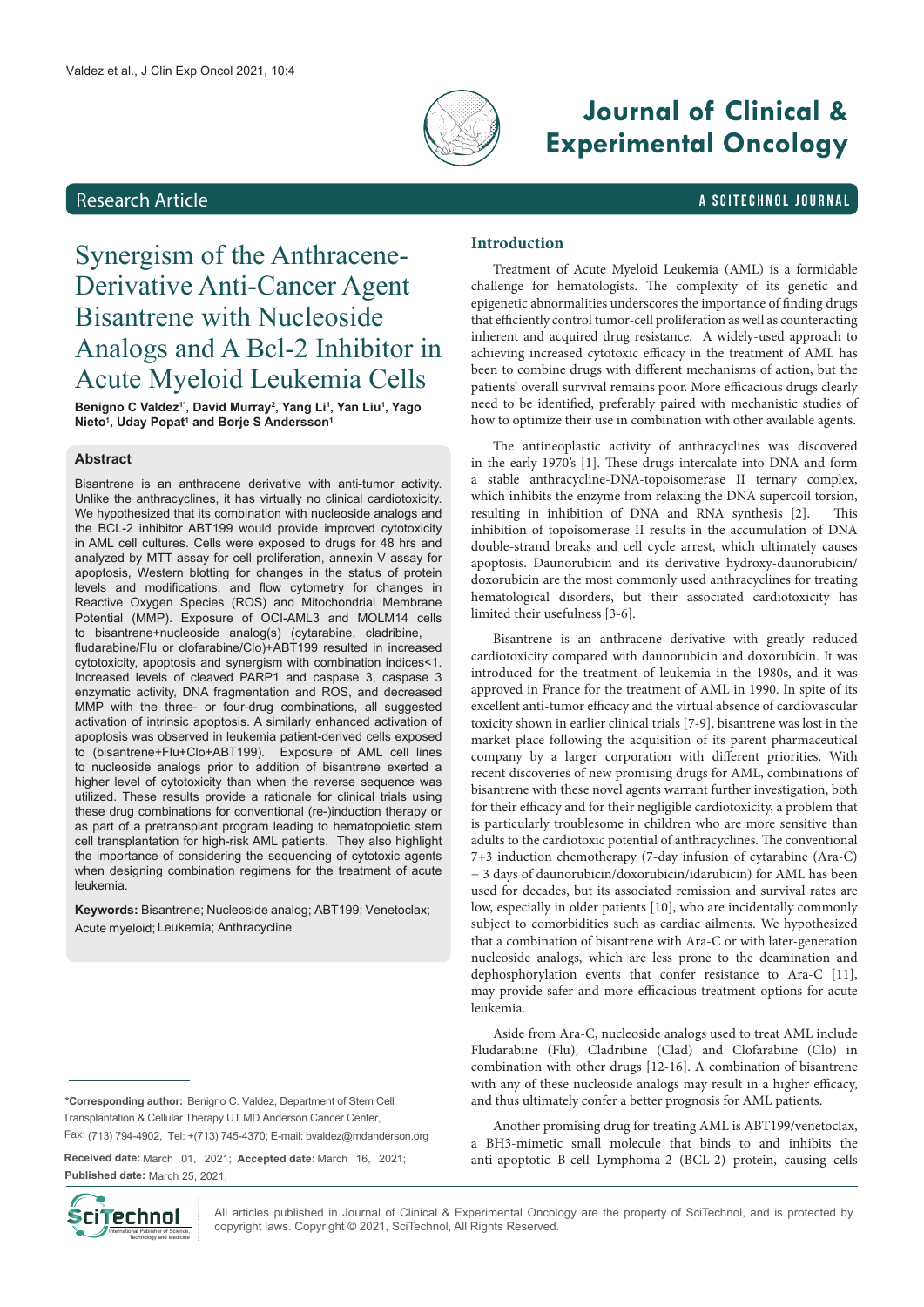lymphocytic leukemia/small lymphocytic lymphoma [19]. Preclinical studies have demonstrated the cytotoxicity of ABT199/venetoclax in leukemia cells [20-21]. Its combination with a hypomethylating agent resulted in a favorable overall response rate in high-risk elderly AML patients [22-23], which led to its recent FDA approval in combination with azacitidine or decitabine for the treatment of AML patients  $\geq 75$ years of age. to undergo apoptosis [17,18]. It is FDA-approved for chronic

Based on the reported individual cytotoxicity of bisantrene, nucleoside analogs, and ABT199 in AML cells and their clinical efficacies, we hypothesized that their combination(s) would provide improved cytotoxicity in AML cell cultures. This study reports the synergistic cytotoxicity of bisantrene+nucleoside analog (Ara-C, mechanisms of action, and it also highlights the importance of the sequence of drug exposures to optimize the anticancer effects. Our results provide a basis for evaluating combinations of these agents for AML patients in clinical trials. Flu, Clad or Clo)+ABT199 towards AML cells and their possible

# **Materials and Methods**

#### **Cell lines and chemicals**

AML cell lines used in this study included OCI-AML3 and MOLM14, both of which were obtained from the laboratory of Dr. Michael Andreeff (UT MD Anderson Cancer Center, Houston, TX, USA), as well as KBM3/Bu2506, an alkylating agent-resistant human AML line with (low-grade) cross resistance to doxorubicin [24]. The MOLM14 cell line is positive for the presence of internal tandem repeat-FLT3 (ITD-FLT3) and KBM3/Bu2506 is p53-null. Cells were cultured in RPMI 1640 medium (Mediatech, Manassas, VA, USA) supplemented with 10% heat-inactivated fetal bovine serum (Atlanta Biologicals, Inc., Flowery Branch, GA, USA) and 100 U/mL penicillin and 100 μg/mL streptomycin (Mediatech) at 37oC in a fully humidified atmosphere of 5% CO2 in air. Absence of mycoplasma contamination was confirmed using the EZ-PCR mycoplasma detection kit (Biological Industries, Cromwell, CT, USA). Bisantrene-HCl was provided by Race Oncology Ltd. (Melbourne, VIC, Australia) through IRISYS (San Diego, CA, USA). Cytarabine, Clo and ABT199/ venetoclax were obtained from SelleckChem (Houston, TX, USA). Stock solutions of bisantrene and Ara-C were dissolved in sterile water and phosphate-buffered saline (PBS), respectively, while Clo and ABT199 were dissolved in dimethyl sulfoxide (DMSO).

#### **Patient cell samples**

Peripheral blood samples from patients were collected after obtaining written informed consent. Mononuclear cells were purified using lymphocyte separation medium (Mediatech) and cryopreserved in liquid nitrogen until used. For drug exposure, frozen purified cells were thawed at 37oC, washed with culture medium, and incubated overnight in suspension in the same complete RPMI 1640 culture medium used for cell lines, prior to drug treatment. All studies were performed according to a protocol approved by the Institutional Review Board of the University of Texas MD Anderson Cancer Center, in accordance with the Declaration of Helsinki.

#### **Cytotoxicity and apoptosis assays**

exposed to drugs or solvent alone for 48 h, aliquoted (100 μL) in triplicate into 96-well plates and analyzed immediately for inhibition of proliferation by the MTT (3-(4,5 dimethylthiazol-2-yl)-2,5- Cell suspensions (6 mL of  $0.5 \times 10^6$  cells/mL) in T25 flasks were

diphenyl tetrazolium bromide) assay. Briefly, 30 μL of 2 mg/mL MTT reagent (Sigma-Aldrich, St. Louis, MO, USA) in PBS was added per well and incubated for 3-4 h at 37°C. The solid reaction product was dissolved by adding 100 μL of solubilization solution (0.1 N HCl in isopropanol containing 10% Triton X-100), mixing, and incubating at 37°C for at least 1 hr. Absorbance at 570 nm was measured using a Victor X3 (Perkin Elmer Life and Analytical Sciences, Shelton, CT, USA) plate reader. The number of MTT-positive cells was determined relative to the solvent control cells.

Like the MTT assay, apoptosis was determined immediately after the 48-h drug exposure by flow-cytometric measurements of phosphatidylserine externalization with Annexin-V-FLUOS (Roche Diagnostics, Indianapolis, IN, USA) and a fluorescent DNA-binding marker 7-aminoactinomycin D (BD Biosciences, San Jose, CA, USA) using a Muse Cell Analyzer (EMD Millipore, Billerica, MA, USA). Drug combination effects were estimated based on the Combination Index (CI) values [25] calculated using the CalcuSyn software (Biosoft, Ferguson, MO, USA). This program was developed based on the median-effect method: CI<1 indicates synergy, CI ~1 indicates additivity, and CI>1 suggests antagonism.

#### **Protein analysis**

Western blot analysis was performed to determine drug-induced changes in the level of key proteins and their modifications. Cells were incubated with the study drug(s) for 48 hrs, collected by centrifugation, washed with ice-cold PBS and lysed with lysis buffer (Cell Signaling Technology, Danvers, MA, USA). Total protein concentration was determined using the BCA protein Assay kit (Thermo Scientific, Rockford, IL, USA). The protein extracts were combined with the loading buffer, boiled for 5 min, and aliquots of equal amount of proteins were separated on polyacrylamide-SDS gels by electrophoresis. The proteins were transferred onto nitrocellulose membranes (Bio-Rad, Hercules, CA, USA). The relevant antibodies were added and detected using the chemiluminescent substrate Immobilon (EMD Millipore). The antibodies used and their sources include cleaved PARP1 (Cell Signaling/5625), cleaved caspase 3 (Cell Signaling/9661), c-MYC (Cell Signaling/3402), γ-H2AX (Cell Signaling/9718), 3MeH3K27 (Active Motif/39155, Carlsbad, CA, USA), and β ACTIN (Sigma-Aldrich/A5316).

### **Analysis of production of Reactive Oxygen Species (ROS) and changes in Mitochondrial Membrane Potential (MMP)**

Cells exposed to drug(s) for 48hrs were analyzed for the production of ROS using CM-H2DCFDA (5-(and-6)-chloromethyl-2 $, 7$  dichlorodihydrofluorescein diacetate, acetyl ester), an ROS indicator that diffuses into cells, where it is oxidized to a fluorescent product (Life Technologies, Grand Island, NY). Briefly, cells were aliquoted (0.5mL) into 5 mL tubes and 2μL of 1.5mM CM-H2DCFDA (freshly dissolved in DMSO) was added. Cells were incubated at 37°C for 1hr and immediately analyzed with a Gallios Flow Cytometer (Beckman Coulter, Inc., Brea, CA) using excitation/emission wavelengths of 492/520nm. Geometric means of the fluorescence intensities were used in the analysis and the fold increase relative to the control was reported.

The JC-1 fluorescent probe (5,5<sub>0</sub>,6,6<sup>0</sup>-tetrachloro-1,10,3,3<sup>0</sup>tetraethylbenzimidazolyl-carbocyanine iodide) was used to determine changes in MMP using an MMP detection kit (Cayman Chemical Co., Ann Arbor, MI, USA). Cells were exposed to drug(s) for 48 hrs and 0.5 mL cell suspension was aliquoted into 5 mL tubes. Diluted (1:10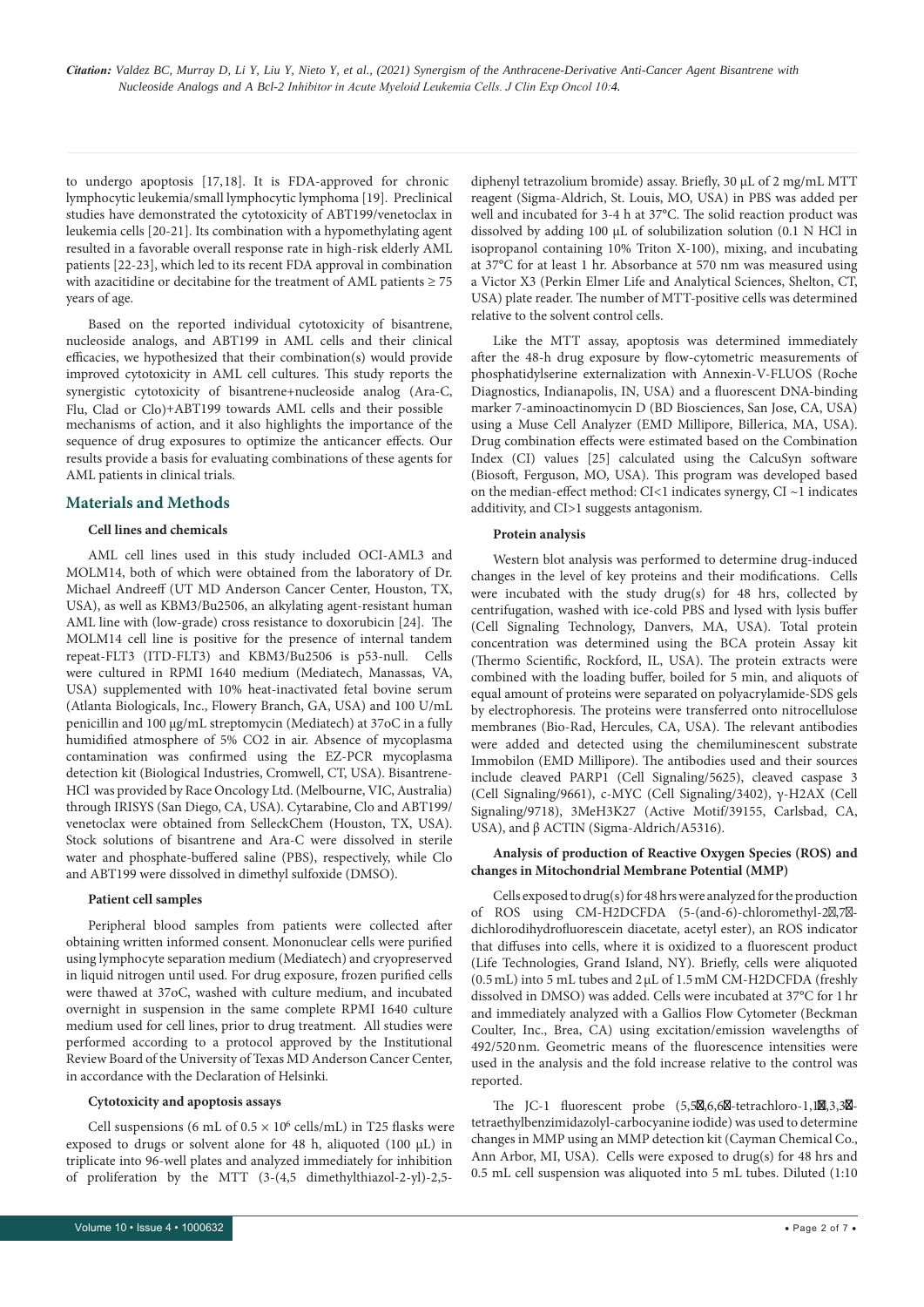*Citation: Valdez BC, Murray D, Li Y, Liu Y, Nieto Y, et al., (2021) Synergism of the Anthracene-Derivative Anti-Cancer Agent Bisantrene with Inhibitor in Acute Myeloid Leukemia Cells. J Clin Exp Oncol 10:4. Nucleoside Analogs and A Bcl-2* 

with cell growth medium, 40 µL) MMP-sensitive JC-1 reagent was added to each tube, incubated at 37°C for 20 min, and immediately analyzed by flow cytometry (λex=488 nm) using the 530 nm (FL-1 channel, green) and 585 nm (FL-2 channel, red) band-pass filters simultaneously. Healthy cells with functional mitochondria and high MMP exhibit red fluorescence (aggregated JC-1), whereas cells with disrupted mitochondria and low MMP show green fluorescence (monomeric JC-1).

#### **Caspase 3 assay**

Cells were exposed to drugs for 48 hrs, harvested and washed with ice-cold PBS. Total cell extracts were prepared using the Caspase-3 Colorimetric Activity Assay kit (Chemicon International, Temecula, CA, USA). Total protein concentration was determined as described above. Equal amounts of protein were analyzed for caspase 3 activity using the same kit.

#### **Statistical analysis**

Results are presented as the mean ± standard deviation of at least three independent experiments and statistical significance of the difference between two groups was determined by Microsoft® Office Excel program. P values  $\leq 0.05$  were considered statistically significant.

### **Results**

The bisantrene+Ara-C+ABT199 combination exerts synergistic cytotoxicity towards AML cell lines

Ara-C is a common component of standard of care regimens for AML [10]. We determined its cytotoxicity towards OCI-AML3 and MOLM14 cell lines, alone or in combination with bisantrene and ABT199, using the MTT assay. Continuous exposure of OCI-AML3 cells for 48 hrs to 0.038 µM bisantrene, 0.26 µM Ara-C or 0.3 µM ABT199 resulted in ~19%, ~24% and ~21% inhibition of cell proliferation, respectively, versus control cells; combination of bisantrene and Ara-C resulted in ~32% inhibition of cell proliferation, and addition of ABT199 to this two-drug combination further and significantly inhibited cell proliferation by ~58% (Figure 1A). Similar results were observed in another AML cell line; exposure of FLT3- ITD-positive MOLM14 cells to 0.038 µM bisantrene, 0.45 µM Ara-C or 6.3 nM ABT199 resulted in ~21%, ~11% and ~23% inhibition of cell proliferation, respectively. Treatment with (bisantrene+Ara-C) and (bisantrene+Ara-C+ABT199) resulted in ~25% and ~35% inhibition of cell proliferation, respectively (Figure 1B).

The observed superior cytotoxicity of the (bisantrene+Ara-C+ABT199) combination based on the MTT assay is consistent with the increase in Annexin V-positive cells from ~17% (bisantrene) to ~27% (bisantrene+Ara-C) to ~65% (bisantrene+Ara-C+ABT199) in OCI-AML3 cells and from ~15% (bisantrene) to ~21% (bisantrene+Ara-C) to ~60% (bisantrene+Ara-C+ABT199) in MOLM14 cells, suggesting significant activation of apoptosis (Figure 1).



**Figure 1:** Cytotoxicity of bisantrene (Bis) in combination with various nucleoside analogs and the BCL-2 inhibitor ABT199. AML cells were exposed to the indicated concentrations of bisantrene, Cytarabine (Ara-C), Cladribine (Clad), Fludarabine (Flu), Clofarabine (Clo) and ABT199, alone or in combination, for 48 h prior to determination of relative cell proliferation by the MTT assay and apoptosis by the Annexin V (Ann V) assay. Asterisks (\*) indicate a statistically significant difference (P<0.05) between drug combination with and without ABT199. The results are averages of at least three independent experiments. To determine drug synergism, cells were exposed to various drug combinations at constant ratio concentrations for 48 h prior to MTT assay. The relationships between the calculated Combination Indexes (CI) and Fraction affected (Fa) are shown below the bar graphs. CI<1.0 indicates synergism. The graphs are representatives of two independent experiments.

To quantitatively assess drug synergism, cells were exposed to different concentrations of individual drugs or to the three-drug combination at a constant concentration ratio and the MTT assay was performed after 48 h. Combination index (CI) values at increasing drug effects were graphically analyzed according to the Chou-Talalay method [25] as shown in Figure 1 (below bar graphs). At calculated CI values for (bisantrene+Ara-C+ABT199) were 0.4 and 0.5 in OCI-AML3 and MOLM14 cell lines, respectively, indicating strong synergism (CI<1) of the three drugs. 50% inhibition of cell proliferation, or 0.5 Fraction a ffected Fa), the

### **The effects of bisantrene, Clad and ABT199 are synergistic in AML cells**

Cladribine (Clad), an adenosine analog, is effective for treatment of refractory AML [26]. We sought to determine if Clad, like Ara-C, would provide synergistic cytotoxicity when combined with bisantrene and ABT199 in AML cells. Figure 1A shows that exposure of OCI-AML3 cells to 14 nM Clad resulted in ~13% inhibition of cell proliferation in the MTT assay compared to control cells. When Clad was combined with 0.038 µM bisantrene, inhibition of cell proliferation increased to  $\sim$ 30%; addition of 0.3 µM ABT199 further increased the inhibition of proliferation to ~41%. Exposure of MOLM14 cells to (Clad), (bisantrene+Clad) or (bisantrene+Clad+ABT199) resulted in ~10%,  $\sim$ 20% and  $\sim$ 30% inhibition of proliferation, respectively. Analysis of OCI-AML3 cells exposed to (bisantrene), (bisantrene+Clad) or (bisantrene+Clad+ABT199) showed ~17%, ~36% and ~62% Annexin V-positivity, respectively (Figure 1B). In MOLM14 cells, (bisantrene), (bisantrene+Clad) or (bisantrene+Clad+ABT199) exposure resulted in ~15%, ~15% and ~50% Annexin V-positive cells, respectively (Figure 1B). Again, the synergism of bisantrene, Clad and ABT199 is suggested by the CI values of much less than 1 seen in both OCI-AML3 and MOLM14 cells (Figure 1).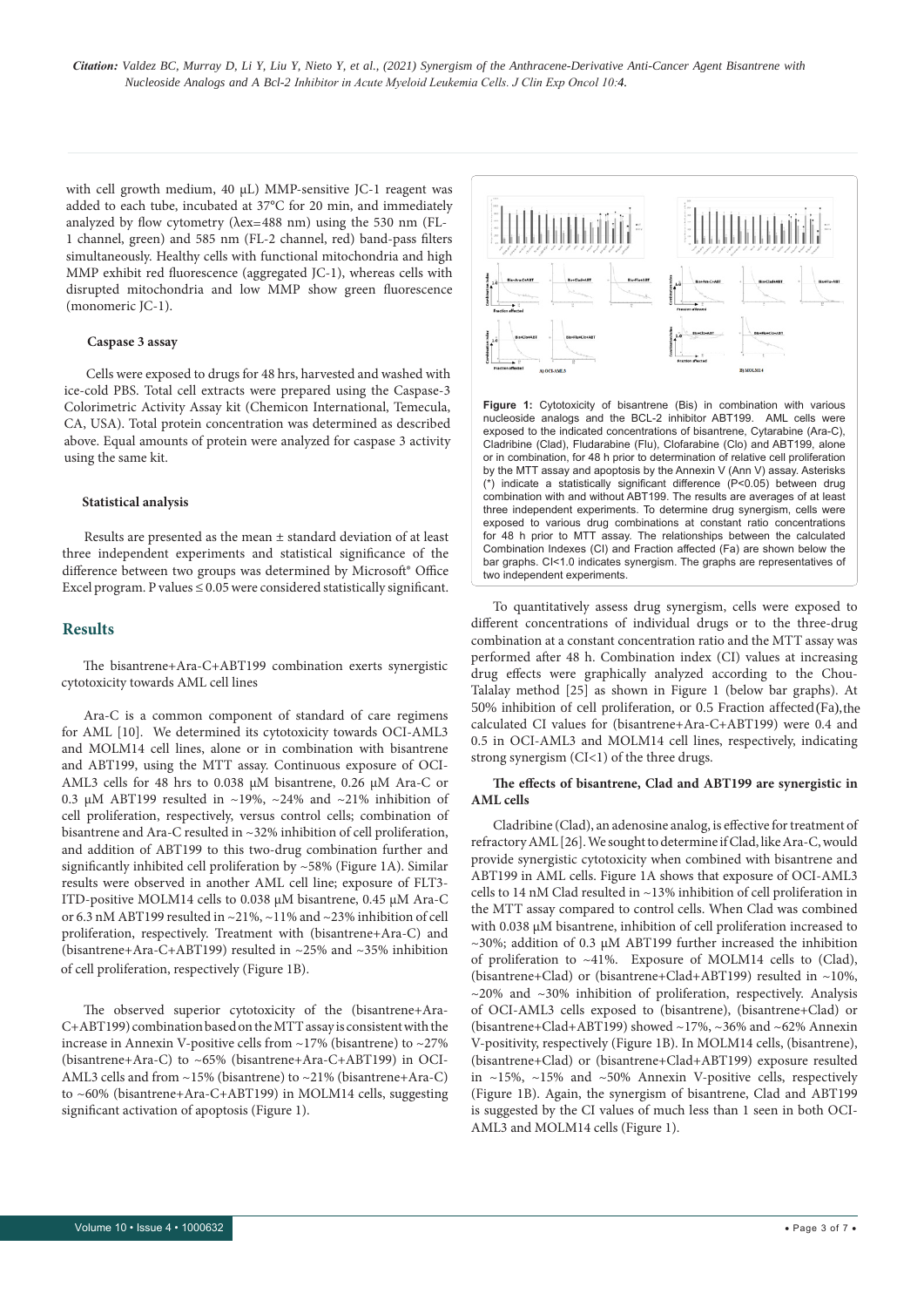### **b** Bisantrene, flu and ABT199 provide synergistic cytotoxicity in analog(s) activates the apoptosis pathway **AML cells**

Fludarabine, like Ara-C and Clad, is a nucleoside analog which is indicated for treatment of leukemia patients. It is effective for induction of remission [14] and, because of its immunosuppressive properties [27], it is commonly used as part of pretransplant conditioning regimens for AML [13,28,29]. To determine its cytotoxicity with bisantrene in the absence or presence of ABT199, OCI-AML3 and MOLM14 cells were exposed to drugs individually or in combination. Figure 1A shows that exposure to individual drugs resulted in ~12%-21% and ~21%-23% inhibition of proliferation of OCI-AML3 and MOLM14 cells, respectively, in the MTT assay at the used concentrations; exposure to (bisantrene+Flu) resulted in ~30% (OCI-AML3) and ~36% (MOLM14) inhibition of proliferation; exposure to (bisantrene+Flu+ABT199) further and significantly inhibited proliferation by ~61% (OCI-AML3) and ~70% (MOLM14). Analysis of activation of apoptosis showed ~16%-35% Annexin V-positivity in OCI AML3 cells exposed to bisantrene, Flu, or ABT199 alone,  $\sim$ 23% when exposed to (bisantrene+Flu), and  $\sim$ 67% when exposed to (bisantrene+Flu+ABT199). Similar results were obtained in MOLM14 cells. Annexin V-positivity was ~15%-35% after exposure to the individual drugs, ~24% after exposure to (bisantrene+Flu) and ~79% after the (bisantrene+Flu+ABT199) combination (Figure 1B). The synergistic cytotoxicity of bisantrene, Flu and ABT199 is indicated by the CI values of much less than 1 seen in both OCI-AML3 (CI=0.5) and MOLM14 (CI=0.3) cells (Figure 1B). These results suggest that addition of ABT199 to the (bisantrene+Flu) combination significantly increased the cytotoxicity of the two-drug combination.

# **Addition of Clo to bisantrene and ABT199 provides synergistic effects against AML cell lines**

Among the three nucleoside analogs tested (Ara-C, Clad, Flu), the combination of Flu with (bisantrene+ABT199) provided the highest cytotoxicity level in OCI-AML3 and MOLM14 cells (Figure 1). Our previous pre-clinical [30] and clinical [12] studies demonstrated the efficacy of Flu in combination with another nucleoside analog, Clo (i.e., (Flu+Clo)). We, therefore, sought to explore the cytotoxicity of (bisantrene+Clo+ABT199) and (bisantrene+Flu+Clo+ABT199) in AML cell lines. Exposure of OCI-AML3 cells to (bisantrene+Clo) resulted in ~32% inhibition of cell proliferation in the MTT assay and ~33% Annexin V-positivity (Figure 1A). Addition of Flu to this two-drug combination further increased the degree of proliferation inhibition to ~45% of control and increased the number of Annexin V-positive cells to ~41%. Addition of ABT199 to (bisantrene+Clo) or (bisantrene+Flu+Clo) resulted in a further significant increase in the degree of proliferation inhibition to ~43% and ~69%, respectively, and increased Annexin V-positivity to ~61% and ~79%. Similar results were obtained in MOLM14 cells where exposure to (bisantrene), (bisantrene+Clo), (bisantrene+Flu+Clo), (bisantrene+Clo+ABT199) and (bisantrene+Flu+Clo+ABT199) resulted in ~21%, ~23%, ~45%, ~32% and ~78% inhibition of cell proliferation, respectively, and  $\sim$ 15%,  $\sim$ 23%,  $\sim$ 37%,  $\sim$ 52% and  $\sim$ 85% Annexin V-positivity (Figure 1B). Analysis of their interactions showed CI values of 0.4 for both (bisantrene+Clo+ABT199) and (bisantrene+Flu+Clo+ABT199) in OCI-AML3 cells and CI values of 0.8 and 0.6 for (bisantrene+Clo+ABT199) and (bisantrene+Flu+Clo+ABT199) in MOLM14 cells (Figure 1B), suggesting a synergistic increase in cytotoxicity when bisantrene, Flu and Clo were combined with ABT199.

The observed increase in Annexin V-positive cells suggests activation of apoptosis. We, therefore, sought to confirm this by determining changes in the cleavage of PARP1 and caspase 3 which are commonly used molecular markers for apoptosis activation. Exposure of OCI AML3 cells to (bisantrene+nucleoside analog(s)+ABT199) resulted in extensive cleavage of PARP1 and caspase 3 (Figure 2A). Although exposure of MOLM14 cells to ABT199 or (Flu+Clo) caused some cleavage of PARP1, (bisantrene+nucleoside analog(s)+ABT199) caused more substantial cleavages of both PARP1 and caspase 3 (Figure 2B). This activation of apoptosis and the observed decrease in cell proliferation (as indicated by the MTT assay) are consistent with a decreased level of the c MYC protein (Figure 2B). The increased phosphorylation of histone 2AX (γ H2AX) and methylation of histone 3 at Lys27 (3MeH3K27: Figure 2) suggest activation of the DNA-damage response and chromatin relaxation mediated by the three- or four-drug combinations.



**Figure 2:** Effects of bisantrene, nucleoside analogs and ABT199 on the status of molecular markers of apoptosis. Cells were exposed to the indicated drugs for 48 h, harvested, and analyzed by Western blotting (A and B), caspase 3 enzymatic assay (C), and DNA agarose gel electrophoresis  $(D)$  Casp 3=caspase 3; other abbreviations are the same as in Figure 1.

To further analyze the importance of caspases in drug-mediated cell death, we determined the enzymatic activity of caspase 3 in cells exposed to various drug combinations. Exposure of OCI-AML3 cells to (bisantrene+nucleoside analog(s)+ABT199) resulted in ~3–5 fold increase in caspase 3 activity relative to the control cells; similar results were observed in MOLM14 cells with ~2–4 fold increase in caspase 3 activity (Figure 2C). Moreover, exposure of cells to these drug combinations increased DNA fragmentation, a biochemical hallmark of apoptosis [31], as determined by agarose gel analysis (Figure 2D), suggesting activation of caspase-dependent DNase.

### **(Bisantrene+nucleoside analog(s)+ABT199) combinations activate the production of ROS and decrease MMP**

To better understand the cellular responses underlying drugmediated cell death, we examined the production of ROS, which are known cell-death mediators, using the CM H2DCFDA fluorescent probe. Exposure of OCI AML3 cells to individual drugs increased the production of ROS by ~1–4 fold relative to the control, while twodrug combinations increased ROS by ~2–5 fold and three or four-drug combinations increased ROS by ~4–9 fold (Figure 3A). Similar results were observed in MOLM14 cells; exposure to individual or two-drug combinations resulted in ~1–2 fold increase in ROS while exposure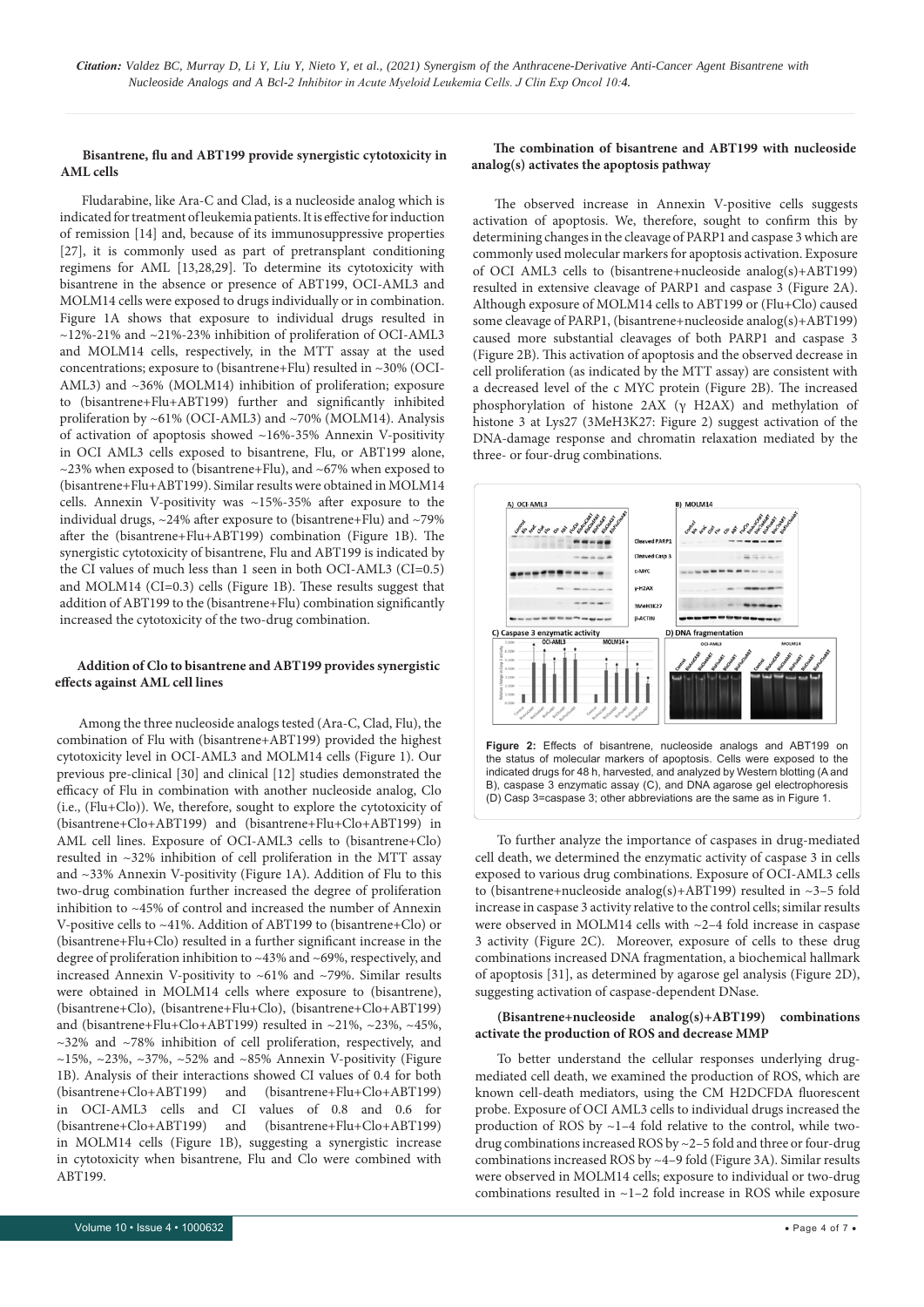to (bisantrene+nucleoside analog(s)+ABT199) significantly increased ROS production by  $\sim$ 3.5–5 fold (Figure 3B). The results suggest that these drug combinations have perturbed the mitochondrial metabolism resulting in enhanced generation of ROS.



To substantiate the effects of (bisantrene+nucleoside analog(s)+ABT199)combinations on the integrity of the mitochondria, the decrease in Mitochondrial Membrane Potential (MMP) was determined using JC-1 reagent. The aggregated form of JC-1 in the mitochondria emits a red fluorescence; a decrease in MMP causes translocation of the JC-1 probe to the cytoplasm, where it is converted into its monomeric form that emits a green fluorescence. As shown in Figure 3C, the control untreated OCI-AML3 cells showed ~92% aggregates and ~8% monomers. Exposure to individual or twodrug combinations resulted in ~9%-30% JC-1 monomers whereas (bisantrene+nucleoside analog(s)+ABT199) exposure resulted in ~52%-73% monomers, suggesting a significant leakage of the JC-1 reagent from the mitochondria to the cytoplasm. Similar results were obtained in MOLM14 cells; JC-1 monomers increased from ~4% in control cells to between ~5% and ~20% in cells exposed to individual or two-drug combinations; this further increased to ~39%-77% in cells exposed to (bisantrene+nucleoside analog(s)+ABT199) (Figure 3D). Overall, these results suggest extensive depolarization of the mitochondrial membrane in cells exposed to (bisantrene+nucleoside analog(s)+ABT199) combinations, which presumably caused the leakage of pro-apoptotic mitochondrial factors into the cytoplasm, thereby initiating the caspase-dependent cascade of events leading to apoptosis, consistent with the observed cleavage of caspase 3 and PARP1 (Figure 2 (A and B).

# **(Bisantrene+Flu+Clo+ABT199) combination has synergistic effects in patient leukemia cells similar to its effects in cultured cells**

To assess the potential clinical implications of our observations, we isolated mononuclear cells (MNCs) from peripheral blood of patients with active myeloid and lymphoid leukemia and exposed the cells to individual drugs or (bisantrene+Flu+Clo+ABT199) combination. Figure 4 (upper panel) shows the characteristics of the patients whose

MNCs were used in this study. We generally observed a lower degree of drug sensitivity of the primary leukemia cells than in the established cell lines used above, and we therefore used 0.2 µM bisantrene, 0.5 µM Flu, 20 nM Clo and 50 nM ABT199 for this study. Exposure of the isolated MNCs to (bisantrene+Flu+Clo+ABT199) generally increased the cleavage of PARP1 and caspase 3 (Figure 4), consistent with what was observed in the OCI-AML3 and MOLM14 cell lines (Figure 2 (A and B). These observations suggest that this four-drug combination is highly cytotoxic to both myeloid and lymphoid leukemia cells.



### **Efficacy in relation to drug sequence**

The sequence of administration of drugs can be an important factor in the efficacy and interactions of 2 or more drugs [32]. For example, exposure of CG5 breast cancer cells to gemcitabine followed by doxorubicin was observed to be additive while the opposite sequence was antagonistic [33]. We therefore sought to determine the optimal sequence of exposure to bisantrene and nucleoside analogs. Continuous exposure of OCI-AML3 cells to bisantrene for 24 hrs followed by (Flu+Clo) for another 24 hrs resulted in  $~\sim$ 39% inhibition of cell proliferation; the reverse sequence resulted in  $\sim$ 61% inhibition of proliferation (Figure 5A). Similar results were obtained in two other AML cell lines; exposure of MOLM14 cells to bisantrene followed by (Flu+Clo) resulted in  $~12\%$  inhibition of cell proliferation while the reverse sequence resulted in ~73% inhibition of proliferation, and exposure of KBM3/Bu2506 cells to proliferation while the reverse sequence resulted in ~73% inhibition of proliferation (Figure 5A). Analysis of apoptosis by Annexin V assay indicated similar differences, all of which were statistically significant. Exposure of OCI-AML3, MOLM14, and KBM3/Bu2506 cells to bisantrene followed by (Flu+Clo) resulted in  $\sim$ 31%,  $\sim$ 33%, and  $\sim$ 23% Annexin V-positive cells, respectively; the reverse sequence resulted in ~49%, ~62%, and ~41% Annexin V-positive cells, respectively (Figure 5B). Similar results were obtained when cells were washed with culture medium 24 hrs after the first drug(s) exposure and then resuspended in fresh medium containing the second drug(s) (data not shown). These findings suggest the relevance of exposing AML cells to nucleoside analogs prior to bisantrene to achieve a maximal synergistic interaction. Moreover, these findings are consistent with previous reports that exposure to nucleoside analogs resulted in the arrest of human leukemia cells in S-phase [34], which is known to be more susceptible to apoptosis upon exposure to topoisomerase II inhibitors [35]. bisantrene followed by (Flu+Clo) resulted in  $~54\%$  inhibition of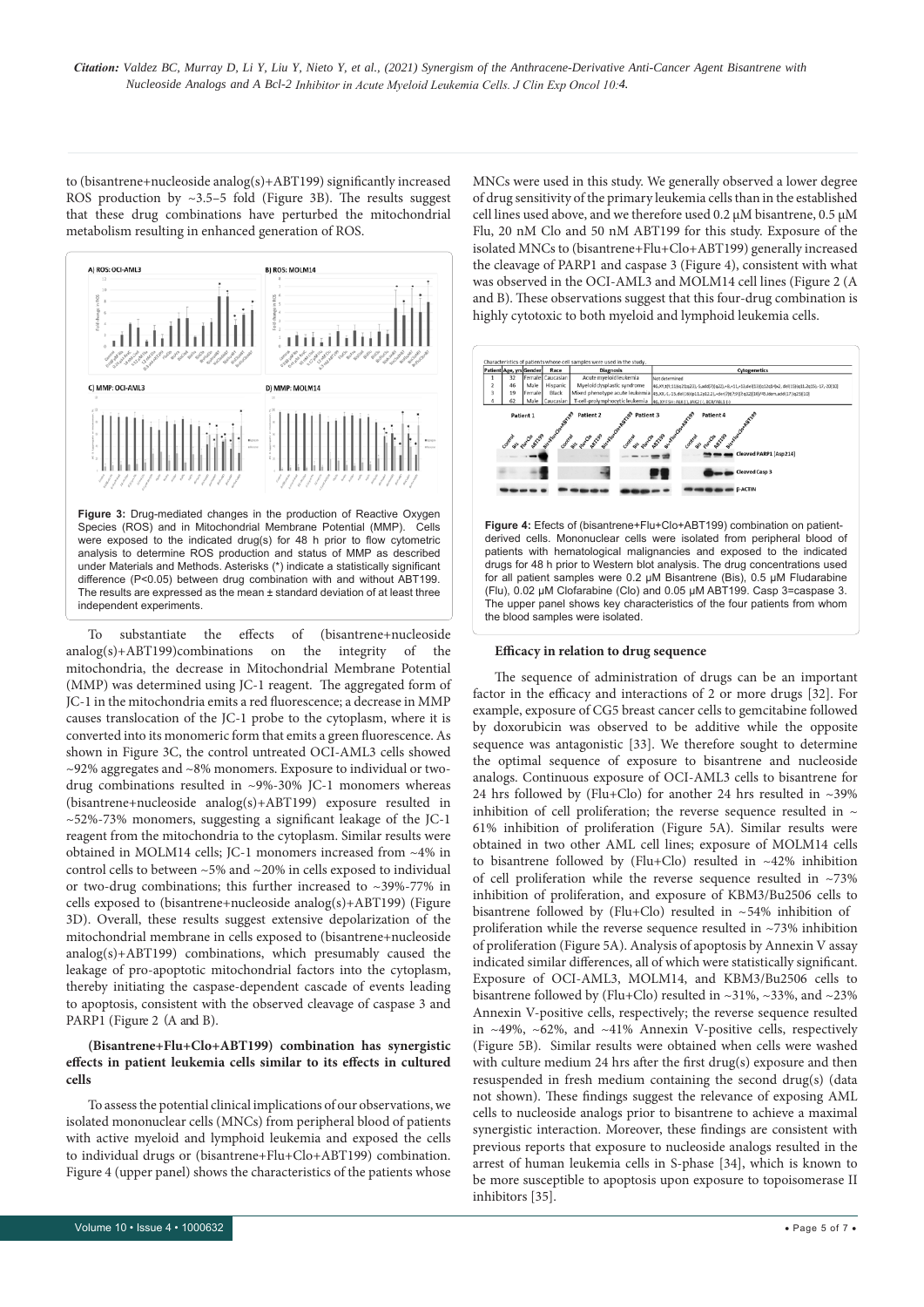#### **Discussion**

This study demonstrates that the efficacy of the anthracene derivative bisantrene towards AML cell lines can be enhanced when it is combined with one or more nucleoside analogs (Ara C, Flu, Clad or Clo) and with the BCL-2 inhibitor ABT199. The most potent cytotoxic combination was (bisantrene+Flu±Clo+ABT199). The observed synergism is associated with activation of the DNA-damage response and intrinsic apoptosis pathways.

The observed drug-induced apoptosis was likely initiated by the effects of bisantrene and nucleoside analogs in the nucleus where the drugs inflict damage to DNA, which is then communicated to the mitochondria through complex signaling pathways that decrease the levels of NAD+ and acetyl-CoA [36]. The nucleoside analogs, when phosphorylated, become incorporated into the DNA strands during synthesis, cause DNA damage and histone modifications, and induce chromatin remodeling. The relaxed chromatin likely becomes more susceptible to DNA intercalation by bisantrene, reminiscent of the susceptibility of relaxed chromatin to DNA alkylators as we previously reported [30]. Intercalation of small molecules into DNA is known to be more efficient in less constrained chromatin [37]. Such events are expected to facilitate the intercalation of bisantrene between base pairs of the DNA, thereby enhancing the inhibition of topoisomerase II. This model is consistent with the results of our drug sequence experiments; notably, continuous exposure of AML cells to (Flu+Clo) followed by bisantrene provided greater inhibition of proliferation compared with the reverse drug sequence (Figure 5).



The observed fragmentation of DNA (Figure 2D) in cells exposed to (bisantrene+nucleoside analog(s)+ABT199) indicates significant drug-induced formation of DNA strand breaks. The incorporation of nucleoside analogs into the growing strand of DNA is known to collapse the DNA replication fork and to inhibit DNA synthesis [38], which consequently causes DNA strand breakage. Anthracyclinemediated poisoning of topoisomerase II also induces DNA breakage by preventing the ligation of nicked DNA strands [2]. Anthracyclines can also undergo redox reactions to generate free radicals that in turn damage DNA [39]. All of these molecular events result in activation of the DNA-damage response as suggested by the phosphorylation human leukemia cells with topoisomerase II inhibitors is known to cause H2AX phosphorylation not only as a result of the drug-induced DNA damage per se but also because of the DNA fragmentation that of γ-H2AX (Figure 2 (A and B). It should be noted that treatment of occurs during cell death/apoptosis [40]; the relative contributions of these two responses to the γ-H2AX levels determined at the 48-h time point (Figure 2) cannot be distinguished without using more sophisticated assays than used here. Significant levels of DNA damage may cause cells to undergo apoptosis. Exposure of AML cells to a (bisantrene+nucleoside analog(s)+ABT199) combination resulted in increased Annexin V-positivity (Figure 1), cleavage of PARP1 and caspase 3 (Figure 2 (A and B), and caspase 3 enzymatic activity (Figure 2C), suggesting significant activation of the apoptotic pathway. Such cellular events likely resulted in the activation of caspase-dependent endonuclease [31] as shown by the observed DNA fragmentation (Figure 2D).

Depolarization of the mitochondrial membrane (Figure 3 (C and D), which likely causes the translocation of pro-apoptotic factors from the mitochondria into the cytoplasm, is also consistent with activation of apoptosis. This process is probably aggravated by the addition of ABT199 which binds to BCL-2 protein located on the outer membrane of the mitochondria; inhibition of BCL-2 is known to facilitate the release of pro-apoptotic proteins from the mitochondria [17]. Since BCL-2 also interacts with the Inositol Triphosphate Receptor (IP3R) protein to control Ca2+ release by the Endoplasmic Reticulum (ER) [41], its inhibition by ABT199 might have compromised Ca2+ homeostasis in the ER. In fact, we recently showed activation of the unfolded protein response in the ER in multiple myeloma cells exposed to an ABT199-containing drug regimen [42].

#### **Conclusion**

In summary, a combination of the anthracene derivative bisantrene with (a) nucleoside analog(s), without or with the BCL-2 inhibitor ABT199, exerts synergistic cytotoxicity towards AML cell lines by activation of the DNA-damage response and intrinsic apoptosis pathways. Our pre-clinical study provides a rationale for clinical trials, using these drug combinations for AML patients to induce remission through conventional therapy or to use such combinations as part of more complex strategy to stabilize and optimize relapsed (AML) patients, leading them more safely into (a) pre-transplant program(s) for allogeneic hematopoietic stem cell transplantation.

#### **Acknowledgments**

This study was supported in part by the National Institutes of Health through M.D. Anderson's Cancer Center Support Grant CA016672 (Flow Cytometry & Cellular Imaging Facility), Race Oncology Ltd., and the Stephen L. and Lavinia Boyd Fund for Leukemia Research.

### **References**

- 1. Blum RH, Carter SK (1974) Adriamycin: A new anticancer drug with significant clinical activity. Ann Intern Med 80: 249-259.
- 2. Marinello J, Delcuratolo M, Capranico G (2018) Anthracyclines as topoisomerase II poisons: From early studies to new perspectives. Int J Mol Sci 19: 1-18.
- 3. Unverferth DV, Magorien RD, Leier CV, Balcerzak SP (1982) Doxorubicin cardiotoxicity. Cancer Treat Rev 9: 149-164.
- 4. Nadine W, Merle K, Anusha A, Tanaya RV, Ait-Oudhia S (2019) Insights into doxorubicin-induced cardiotoxicity: Molecular mechanisms, preventive strategies, and early monitoring. Mol Pharmacol 96: 219-232.
- 5. Armenian S, Bhatia S (2018) Predicting and preventing anthracycline-related cardiotoxicity. Am Soc Clin Oncol Education Book 38: 3-12.
- 6. Neuendorff NR, Loh KP, Mims AP, Alice SM, Konstentinos C et al. (2020) Anthracycline-related cardiotoxicity in older patients with acute myeloid leukemia: a Young SIOG review paper. Blood Adv 4: 762-775.